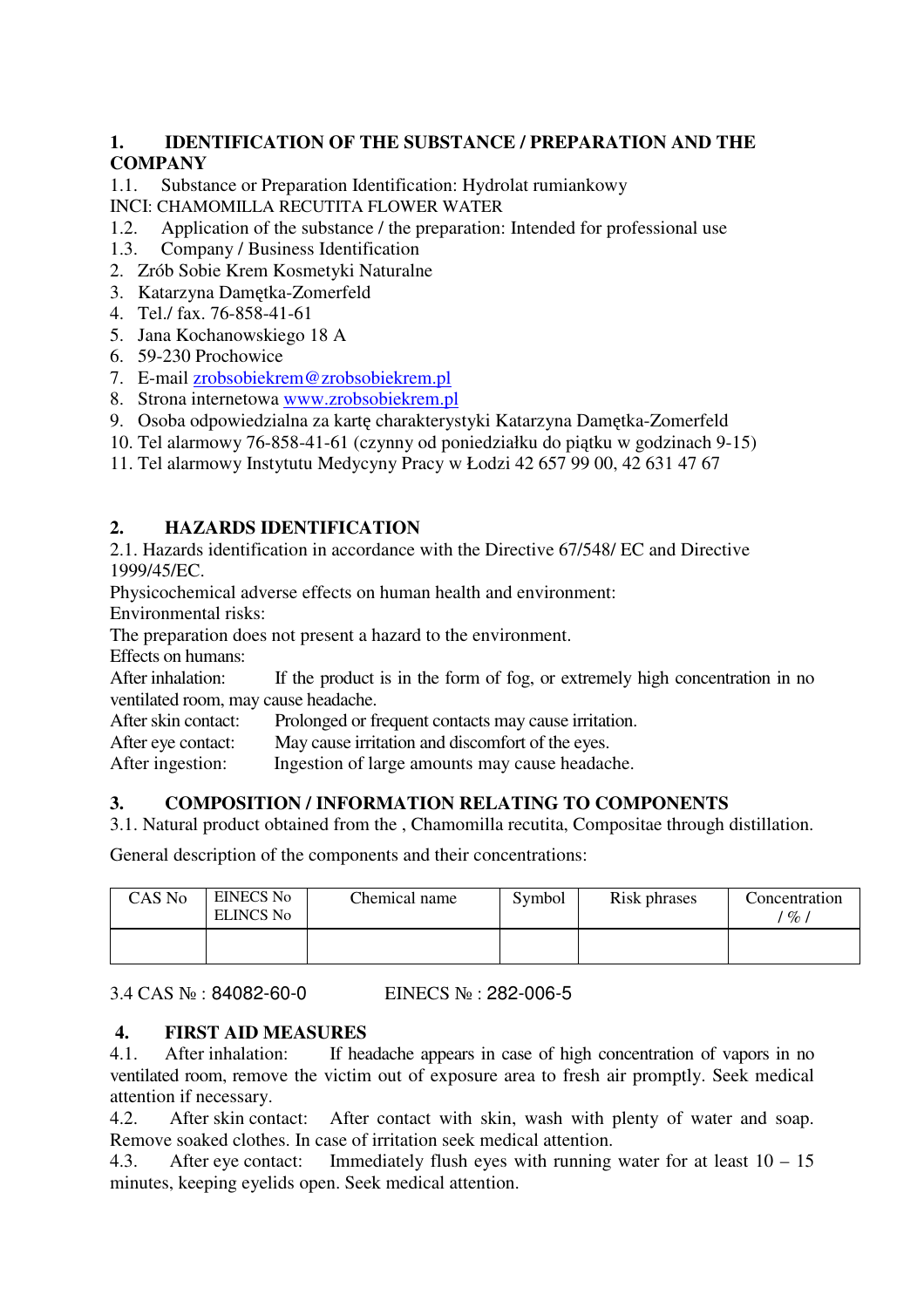4.4. After ingestion: Rinse mouth with water. Seek medical attention if necessary. Do not induce vomiting.

Other: Emergency showers and quick drench eye wash stations should be in close proximity to working area.

## **5. FIRE – FIGHTING MEASURES**

- 5.1. Suitable extinguishing agents: No-flammable
- 5.2. For safety reasons unsuitable extinguishing agents: Not applicable
- 5.3. Special hazards: Degradation products are as toxic as the product itself
- 5.4. Protective equipment: Not applicable

## **6. ACCIDENTAL RELEASE MEASURES**

6.1. Measures for personal safety: Ensure ventilation of the room. Wear protective equipment for respiratory protection, and for preventing skin and eyes contact. Keep away from any ignition source.

6.2. Measures for environmental protection: Do not throw to streams and sewers.

6. . Measures for cleaning / collecting: Mark the area. Absorb the product with an inert material and put the spilled material in an appropriate waste disposal.

# **7. HANDLING AND STORAGE**

## 7.1. Handling:

7.2.1. Information for safe handling: Do not smoke, eat or drink during work. Avoid direct contact with skin. Use appropriate personal protective equipment. Safety of electrical equipment must be ensured.

 7.3. Storage: Store at a temperature of 5 ° to 25 ° C without access to direct sunlight and other heat sources. Keep in dry and dark place, in original sealed packaging.

7.4. Specific use: For professional use.

# **8. EXPOSURE CONTROL / PERSONAL PROTECTION**

8.1. Exposure limit values: limits of chemical agents in the workplace air. Limits of chemical agents in the workplace air.

| <b>Chemical agent</b> | $CAS$ No | <b>Exposure limits,</b><br>mg/m | <b>Specific effects</b> |
|-----------------------|----------|---------------------------------|-------------------------|
|                       |          |                                 |                         |

Additional instructions about the limit values:

- 8.2. Exposure control: Ensure effective ventilation of the room.
- 8.3. Respiratory protection: Do not inhalate when heated.
- 8.4. Hand protection: Use impervious gloves.
- 8.5. Eye protection: Use splash-proof safety goggles.
- 8.6. Skin protection: Use protective clothing.
- 8.7. Monitoring exposure to environment: Do not throw to streams, sewers and soil.

# **9. PHYSICAL AND CHEMICAL PROPERTIES**

| . വ | <b>General information</b> |                     |
|-----|----------------------------|---------------------|
|     | Appearance                 | Free floving liquid |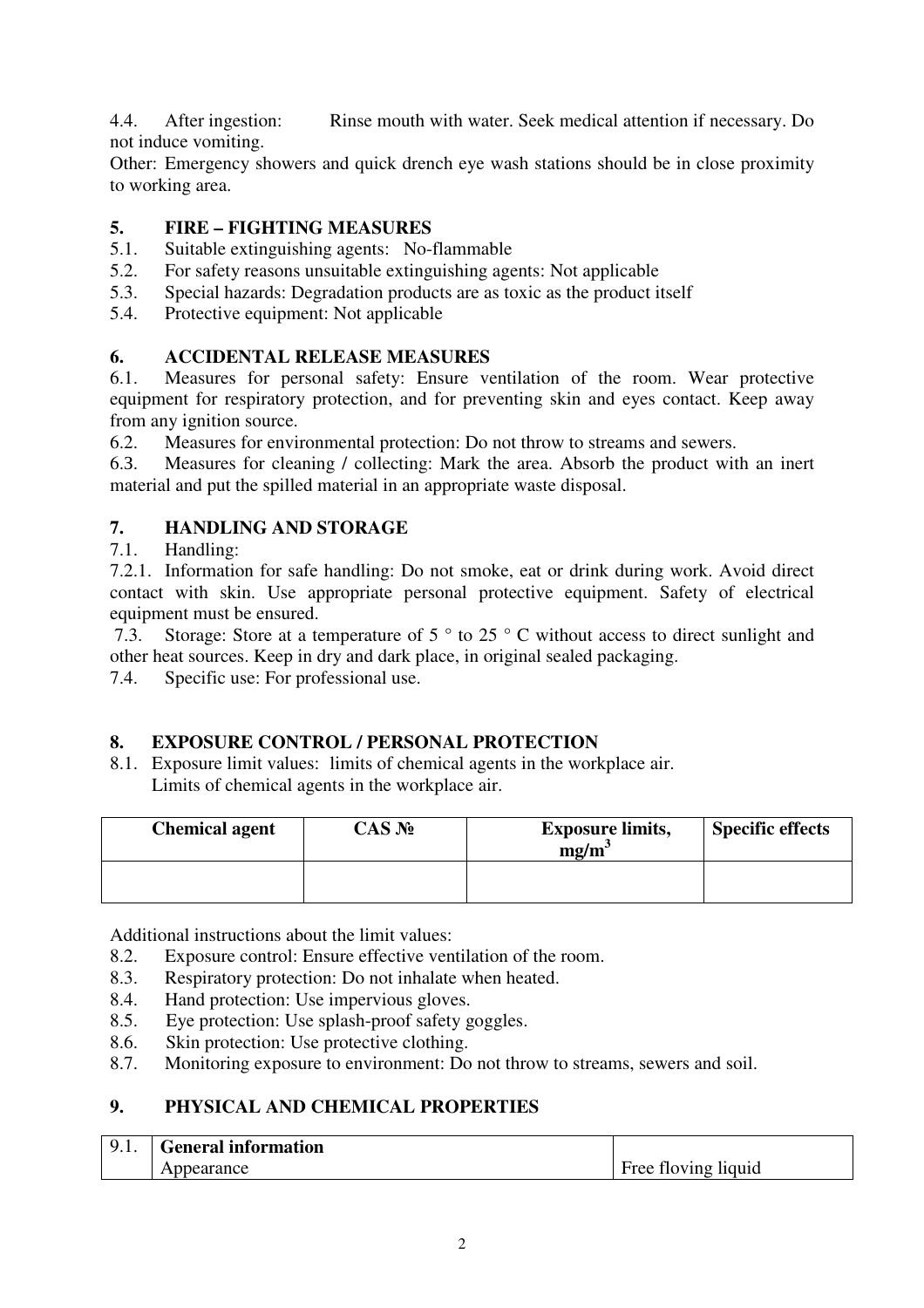|      | Color                                                     | Colourless to pale yellow |
|------|-----------------------------------------------------------|---------------------------|
|      | Odor                                                      | Specific                  |
| 9.2. | <b>Important information about safety and environment</b> |                           |
|      | Content of essential oil                                  | 0,025                     |
|      | Flash point, <sup>o</sup>                                 | Not applicable            |
|      | Relative density 20, $d_{20}^{20}$                        | $0,990 - 1,050$           |
|      | $n_{D}^{20}$<br>Refractive index at 20                    | $1,3330 - 1,3370$         |

## **10. STABILITY AND REACTIVITY**

The substance is stable under normal handling and storage

10.1. Conditions which must be avoided: Not applicable

10.2. Materials which must be avoided: Not applicable

10.3. Hazardous decomposition products: Degradation products are as toxic as the product itself

## **11. TOXICOLOGICAL INFORMATION**

Toxicity to animals – not applicable

Toxicity to humans: No data available for acute poisoning. Intoxication may occur after massive ingestion.

## **12. ECOLOGICAL INFORMATION**

12.1. Ecotoxicity: No ecological data on the product itself is available.

Persistence and degradability: No specific hazardous substances in short-term degradation. In long-term degradation may occur. Degradation products are as toxic as the product itself. 12.2. Bioaccumulation – Not applicable

# **13. DISPOSAL CONCIDERATION**

13.1. Product: Use the entire quantity of the container. No specific requirements.

13.2. Collect and dispose of waste product and not cleaned containers at an authorized disposal facility, in conformance with national and local regulations. Do not use for household purposes.

## **14. TRANSPORT INFORMATION**

UN number ; Class

Transportation of the product is safe under the standard requirements, and is not regulated according to ADR, RID, ICAO – TI, IMDG UNO.

In case of accidental spills observe the requirements of section 6. Stock category 12

# **15. REGULATORY INFORMATION**

**Hazard symbol**: None Contains Risk phrases - Safety phrases -

## **16. OTHER INFORMATION**

The information contained in the present sheet is based on our actual knowledge of the product. The present information is honest, and it is intended to give a description of the product only in relation to the health, safety and environmental protection. It is recommended